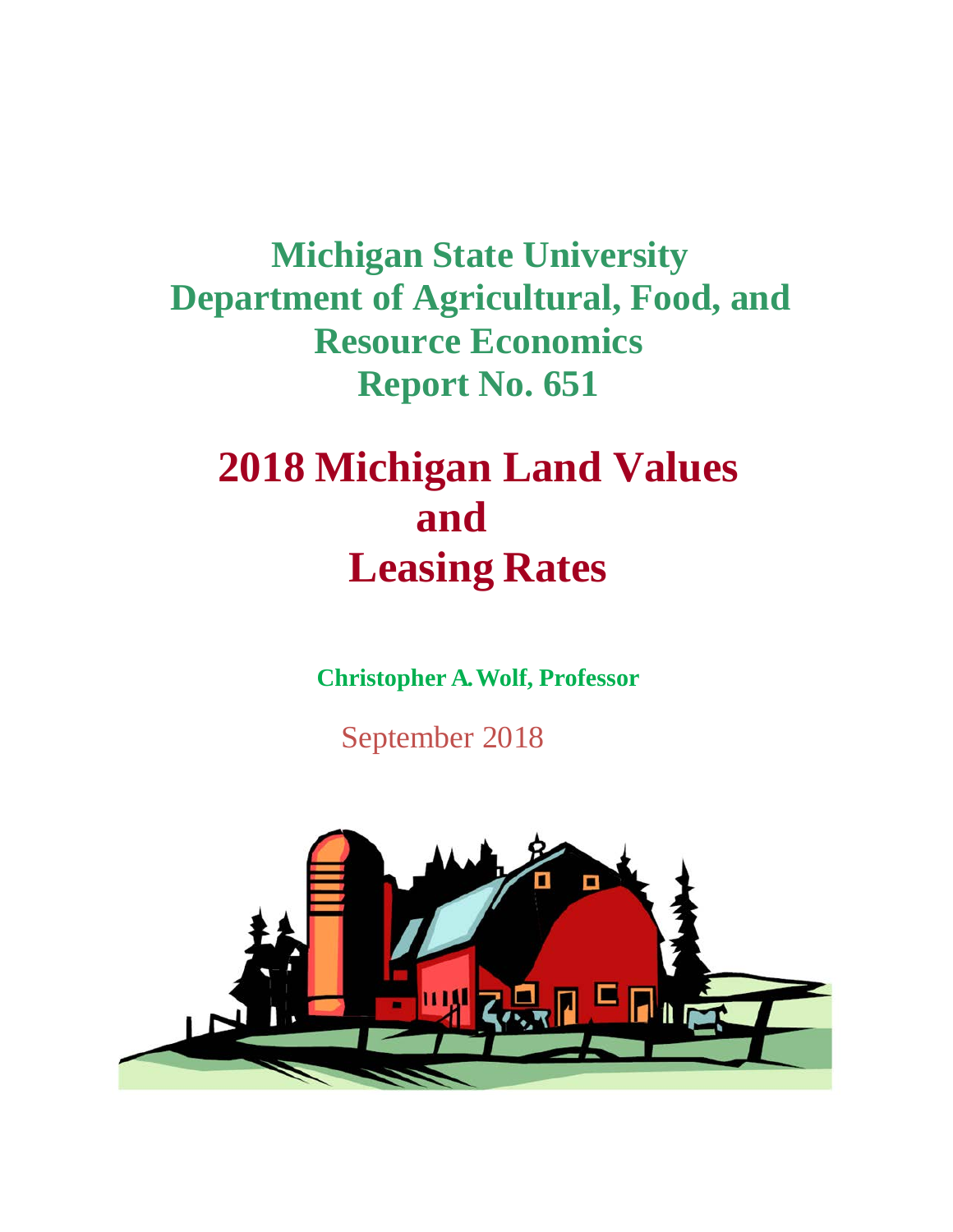# **TABLES**

| ×<br>٠<br>×<br>٧ |
|------------------|
|------------------|

| Table 5. Rating Importance of Agricultural Factors Affecting Value of Michigan Farmland  11 |  |
|---------------------------------------------------------------------------------------------|--|
|                                                                                             |  |
| Table 7. Percentage Change in Land Value from 1992-2018 in the Southern Lower Peninsula13   |  |

# **FIGURES**

# **Page**

| Figure 3. Average Price of Southern Lower Michigan Agricultural Land, 1998-2018 14 |  |
|------------------------------------------------------------------------------------|--|
|                                                                                    |  |
|                                                                                    |  |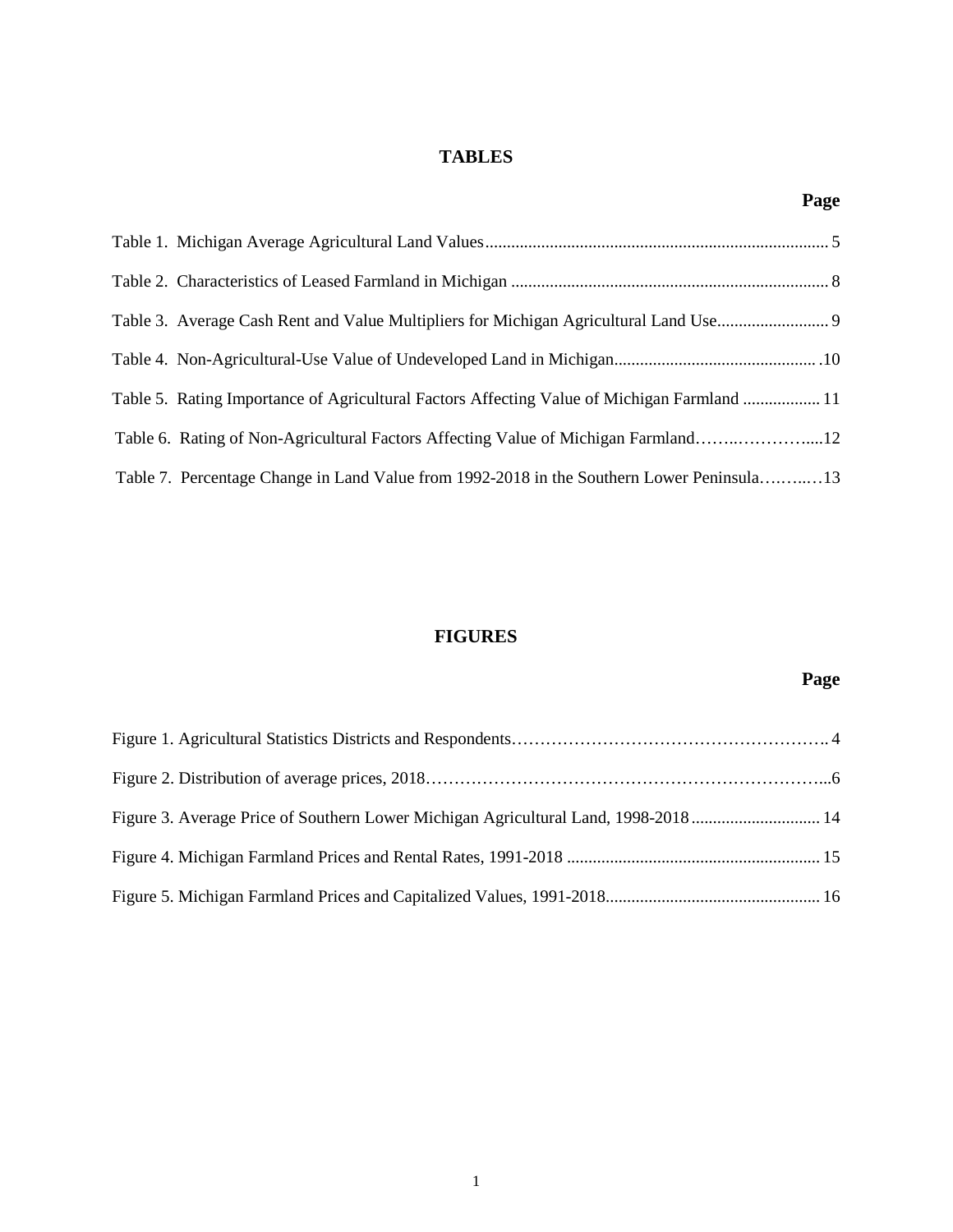#### **2018 MICHIGAN AGRICULTURAL LAND VALUES**

Michigan State University (MSU) has collected information on land values since 1991 using a mail survey of appraisers, lenders and others involved in Michigan agriculture. The goal of the MSU study is to provide information on the value of land based on agricultural and nonagricultural use. The survey also collects information on land leasing and rental rates. This report contains the results for the MSU land value survey conducted in spring and summer of 2018. Results describe average land prices and rental rates for many categories of agricultural land in Michigan.

#### **Survey Methods**

The survey sample consists of members of the Farm Managers and Rural Appraisers Association, Michigan Agricultural Lenders, Michigan County Equalization Directors, Michigan State University Extension personnel, and members of the Farm Bureau Advisory Committees on feed grains, oil seeds, wheat, dry beans and sugar beets. These respondents often had access to a significant amount of land appraisal, transaction, and leasing information. Some respondents were reporting for a group of individuals who received the questionnaire, such as a Farm Credit Service branch or an appraisal group.

The survey questionnaire was mailed in May with responses coming in through July 2018. Each potential respondent received a cover letter encouraging their participation in the study and a two-page questionnaire asking for information on farmland prices, values and rental rates. A follow-up letter asking for participation in the survey and a second copy of the questionnaire was sent to non-respondents approximately four weeks following the original questionnaire.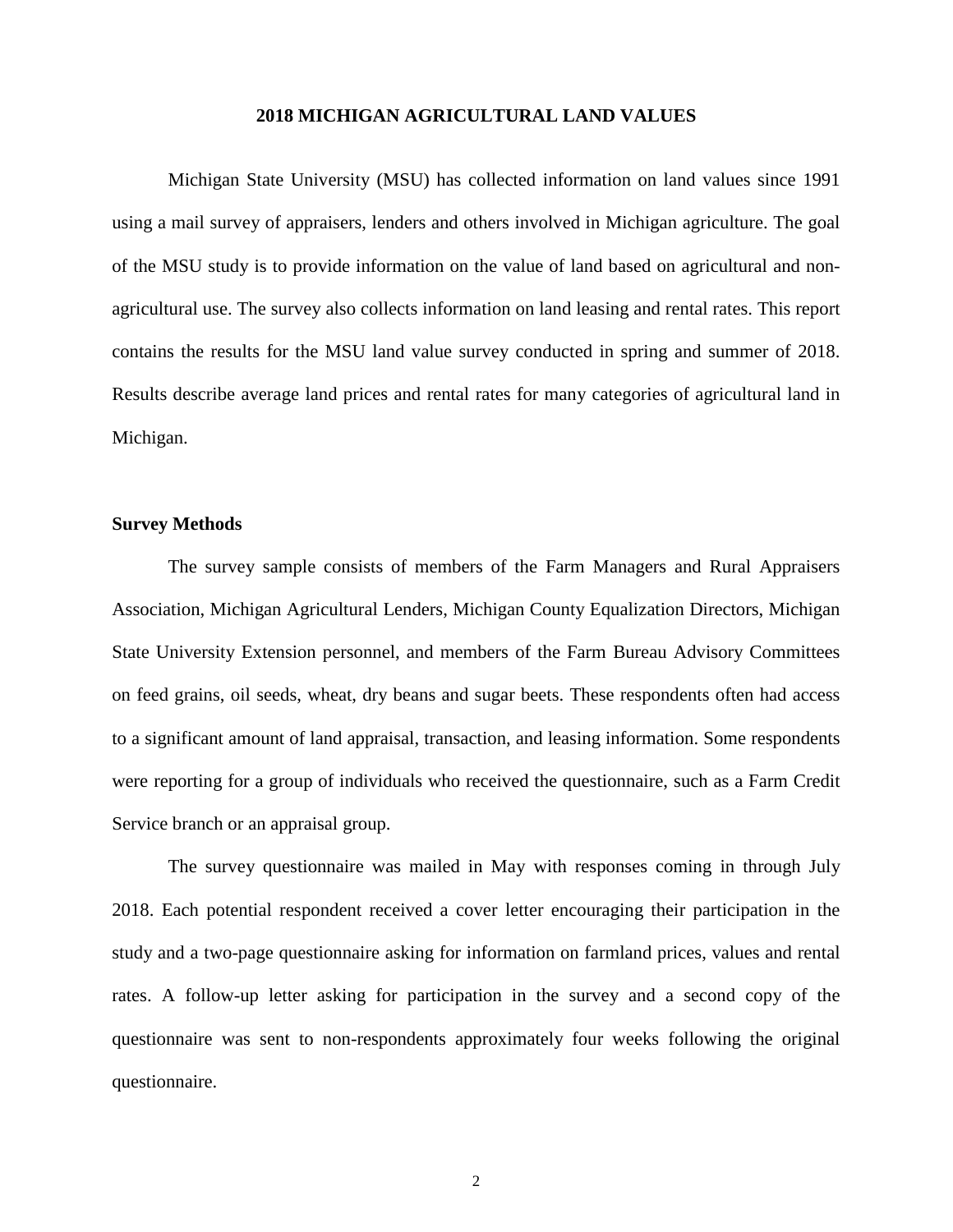After accounting for overlap between the different groups, the 2017 sample consisted of 472 potential respondents. A total of 157 responses were generated. In order to account for differences in soil and climate characteristics, information is reported separately for different state regions. Figure 1 displays the total number of responses by state Agricultural Statistics District. Results for Districts 1 through 4 were combined because the relatively few number of responses. Results are only reported throughout the report when at least five responses were received for a reporting area.

Respondents were asked to provide current agricultural-use value of the farmland, expected change in value during the next year, and cash rental rate for their geographic area. In addition, information on the non-agricultural-use value of farmland was requested. Estimates on agricultural-use values for farmland were reported separately for tiled (non-irrigated) field crops, non-tiled field crops, fruit, sugar beets, and irrigated land. Price data on non-agricultural use land values were collected for residential, commercial, and recreational development. Respondents were also asked to indicate the counties to which their information corresponds. An opportunity was also provided for each respondent to rank the major agricultural factors influencing land values and cash rents. Similarly, ranking was requested of the major factors influencing land values in rural areas for land that appears destined to transition to nonagricultural uses.

Efforts were made to gather reports only the value of land in agricultural production. However, it is difficult to separate out non-agricultural influences on land prices, so the agricultural-use values will contain influences from relevant non-agricultural uses. The magnitude of these influences varies across regions. The influences of non-agricultural factors on farmland values are addressed below.

3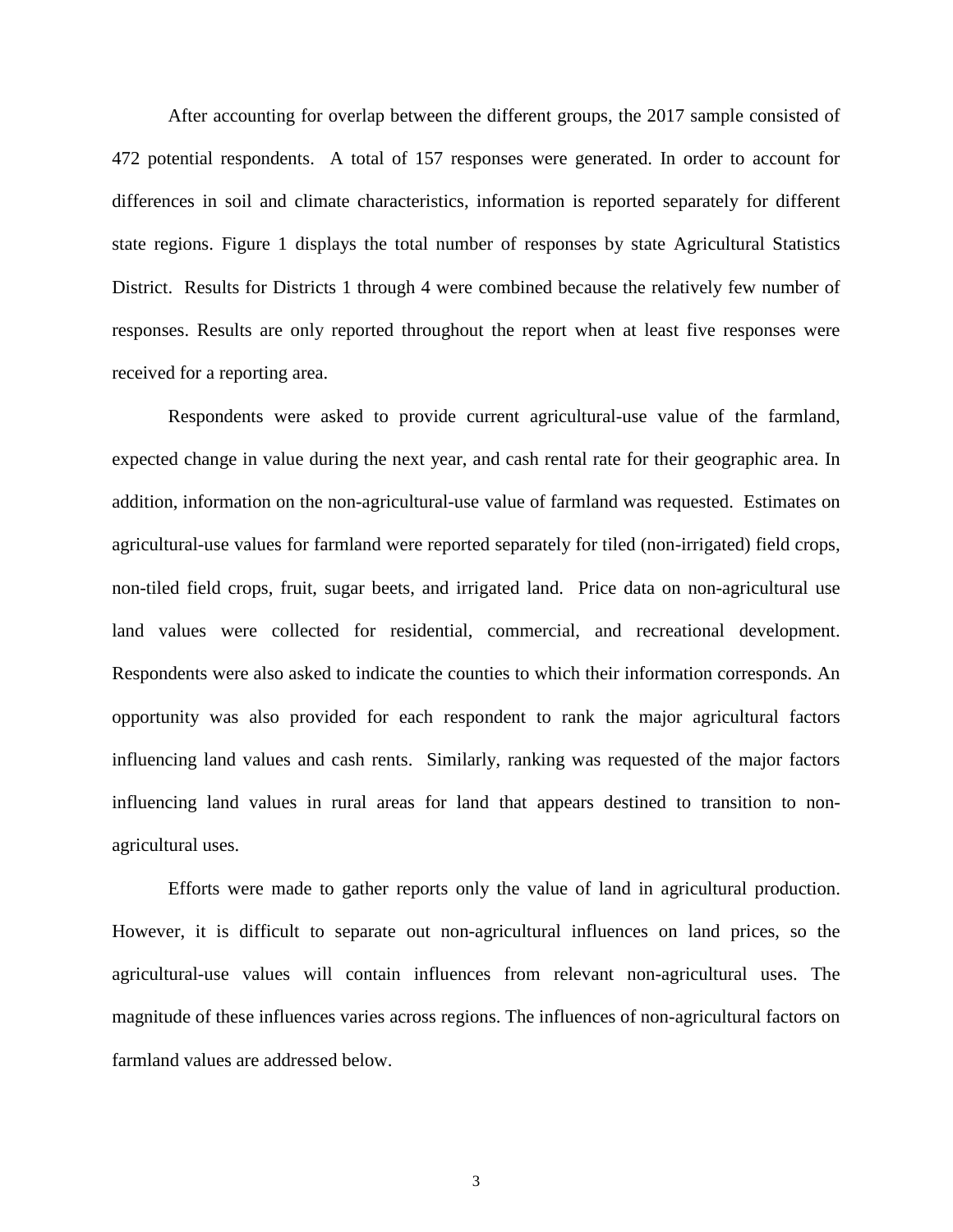

**Figure 1**. **Agricultural Statistics Districts and Number of Respondents**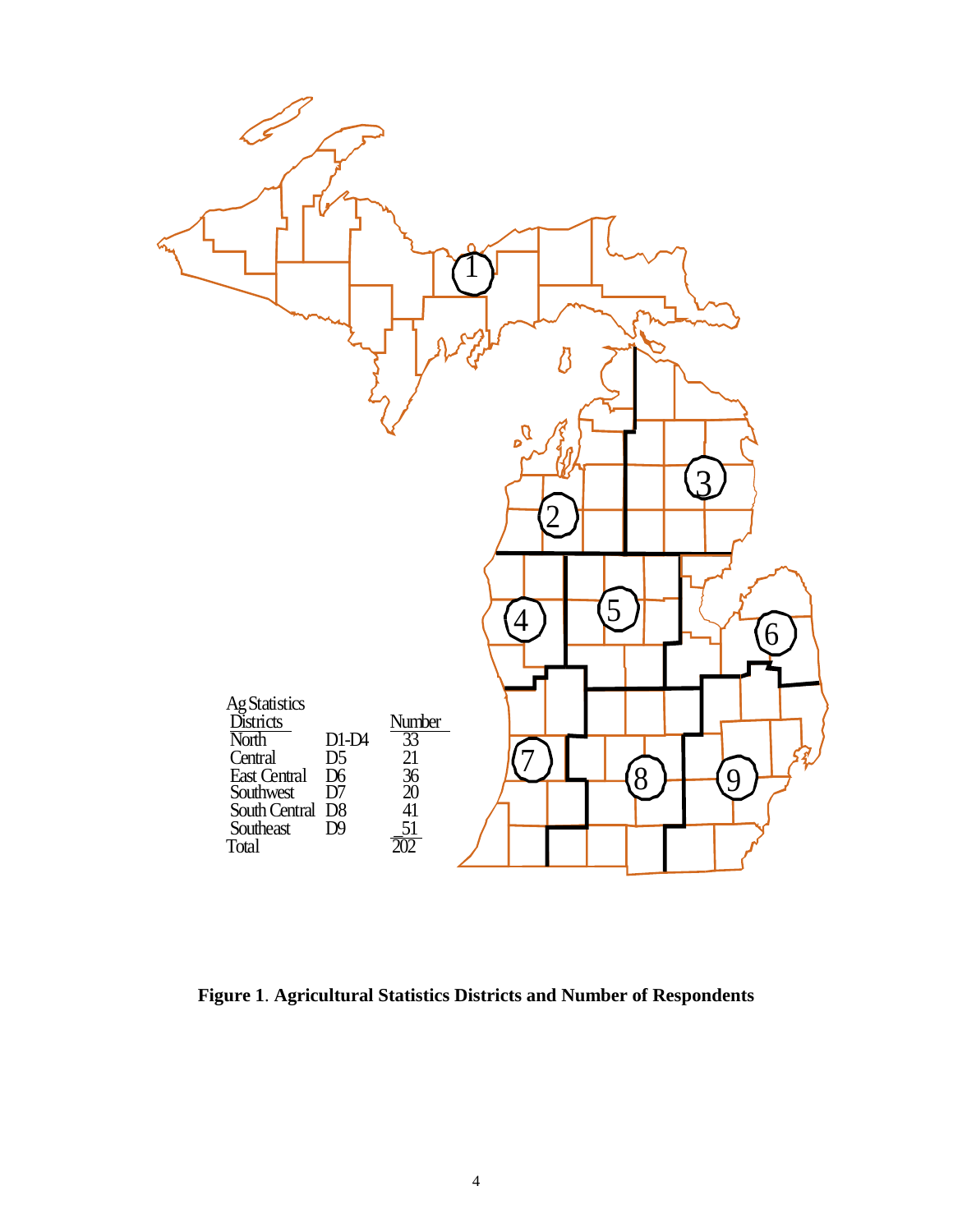## **Agricultural-Use Farmland Values**

Average agricultural farmland values are reported by region in Table 1. In the Southern Lower Peninsula, the average value of tiled field cropland was \$5,121 per acre while non-tiled field cropland averaged \$4,092 per acre. In the Upper and Northern Lower Peninsula tiled and non-tiled field crop land averaged \$2,443 and \$2,219 per acre, respectively.

|                                     | <b>Land Type</b>                            |                                |                             |                  |                       |                              |  |  |  |  |
|-------------------------------------|---------------------------------------------|--------------------------------|-----------------------------|------------------|-----------------------|------------------------------|--|--|--|--|
| <b>Region</b>                       | <b>Field</b><br><b>Crop</b><br><b>Tiled</b> | <b>Field Crop</b><br>Non-tiled | <b>Sugar</b><br><b>Beet</b> | <b>Irrigated</b> | Fruit<br>$Trees^{\#}$ | <b>Suitable</b><br>for Fruit |  |  |  |  |
|                                     |                                             |                                | $\frac{\sqrt{2}}{2}$        |                  |                       |                              |  |  |  |  |
| Michigan                            | 4,903                                       | 3,873                          | 6,885                       | 5,694            | 8,061                 | 5,967                        |  |  |  |  |
| Southern Lower<br>Peninsula         | 5,121                                       | 4,092                          | 6,885                       | 5,890            | 8,750                 | 5,448                        |  |  |  |  |
| Upper & Northern<br>Lower Peninsula | 2,443                                       | 2,219                          | $NA^*$                      | 3,660            | 7,860                 | 6,800                        |  |  |  |  |
| Districts 1-4                       | 2,575                                       | 2,372                          | <b>NA</b>                   | 3,900            | 7,588                 | 6,612                        |  |  |  |  |
| District 5                          | 5,200                                       | 4,605                          | 6,250                       | 5,275            | <b>NA</b>             | <b>NA</b>                    |  |  |  |  |
| District 6                          | 6,093                                       | 4,045                          | 6,890                       | 6,914            | <b>NA</b>             | NA                           |  |  |  |  |
| District 7                          | 5,775                                       | 5,358                          | <b>NA</b>                   | 6,880            | 9,250                 | 4,800                        |  |  |  |  |
| District 8                          | 4,360                                       | 3,527                          | <b>NA</b>                   | 5,389            | <b>NA</b>             | NA                           |  |  |  |  |
| District 9                          | 5,133                                       | 3,945                          | <b>NA</b>                   | 6,775            | <b>NA</b>             | NA                           |  |  |  |  |

**Table 1. Michigan Average Agricultural Land Values, 2018**

 \* Note: Results were only reported when a minimum of five responses were received. These cases are denoted "NA" in the table.

# With bearing trees.

For land primarily producing field crops (e.g., grains), Agricultural Statistics Districts 6, 7, 8 and 9 in Southern Michigan, tiled farmland values averaged \$4,300 to \$6,000 per acre and \$3,500 to \$5,400 per acre for non-tiled land. Land in the Upper Peninsula and Northern Lower Peninsula, Districts 1-5, had lower average prices for field cropland.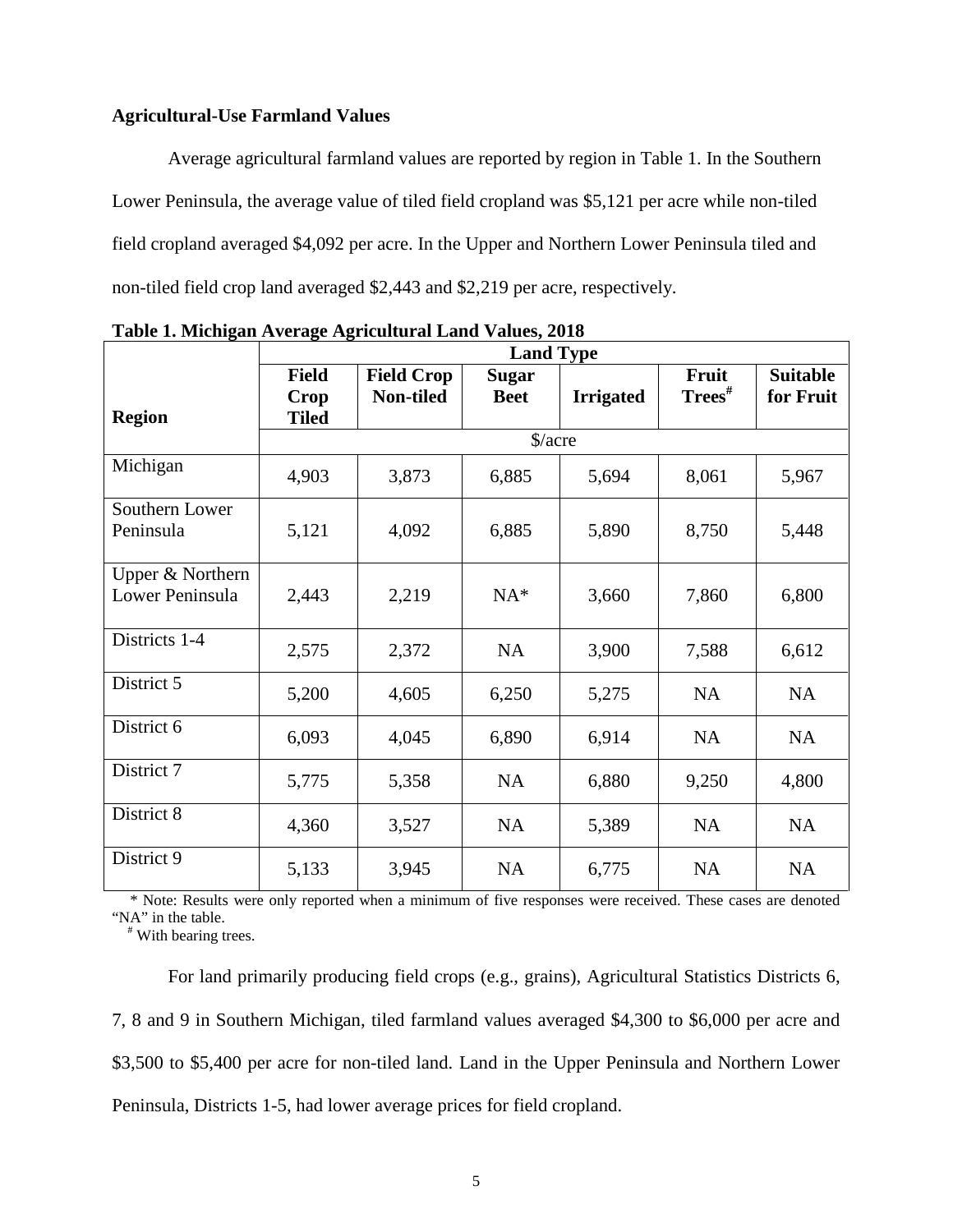Fruit and sugar beets are expected to generate higher gross and net income per acre than general field crops. The highest priced agricultural land in Michigan is capable of commercial fruit production and located in proximity to Lake Michigan (Districts 2, 4 and 7). Land planted to fruit trees is highly valued not only because of its earnings potential from the harvested fruit but also because of non-agricultural demand due to amenity value and, in particular, proximity to Lake Michigan. Land values reported with fruit trees averaged \$8,061 per acre. Fruit tree land in the North (D1-D4) averaged \$7,860 per acre and Southwest District (D7) averaged \$9,250 per acre. Similarly, land suitable for fruit trees was at a premium averaging \$4,800 to \$6,800 per acre depending on region examined. Land that can support sugar beets in its crop rotation averaged \$6,885 per acre. Sugar beet production is concentrated in the East Central and South East Districts. Irrigated land value in 2018 averaged \$5,694 per acre across the state.



**Figure 2. Distribution of Land Values, 2018**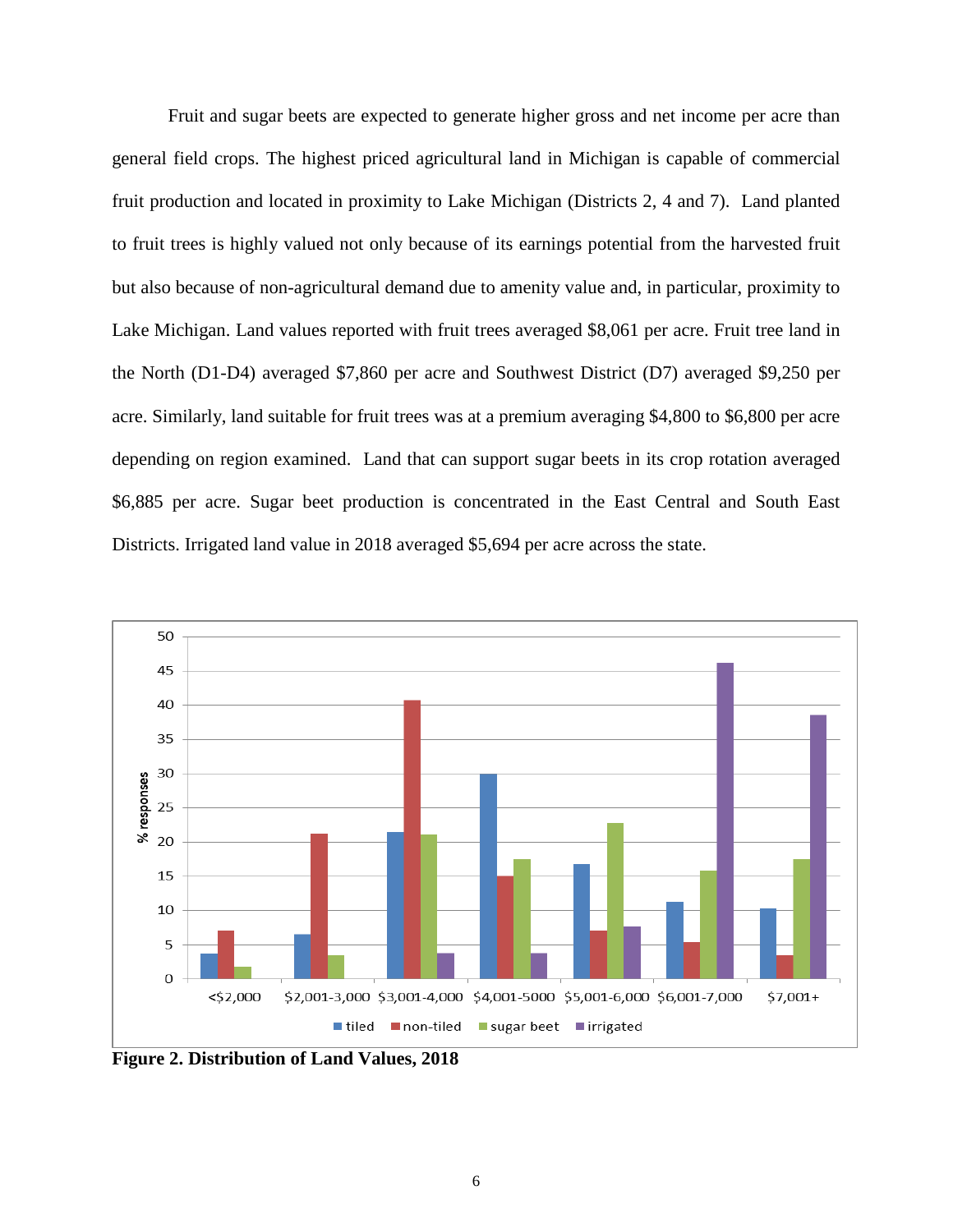Average prices obscure the amount of variation that exists in land value depending on location, geography, soil type and many other factors. Figure 2 displays histograms displaying the percentage of observations in different price ranges for the entire state by land type. In addition to giving some idea about the variation in prices, the figure also demonstrates the relative location of the modal land values. Land suitable for sugar beets and irrigated cropland are consistently more valuable.

#### **Farmland Rental Rates**

Table 2 displays average cash rent, cash rent with bonus and percentage of land share rented. In Michigan cash rent without bonus was \$164 per acre with 77% of land utilizing cash rent contracts. Cash rent of \$150 with a bonus of \$36 per acre with 15% of land leased. In 2018, an estimated 92% of leased or rented field crop acres were controlled by cash leases (with or without bonuses). Cash rent was the dominant leasing arrangement in all reporting districts of Michigan while 8% of the crop acres were in some a share rental arrangement. The Upper and Northern Lower Peninsula cash rent without bonus averaged \$69 per acre. District 6 reported the highest average cash rent without bonus was \$190 per acre.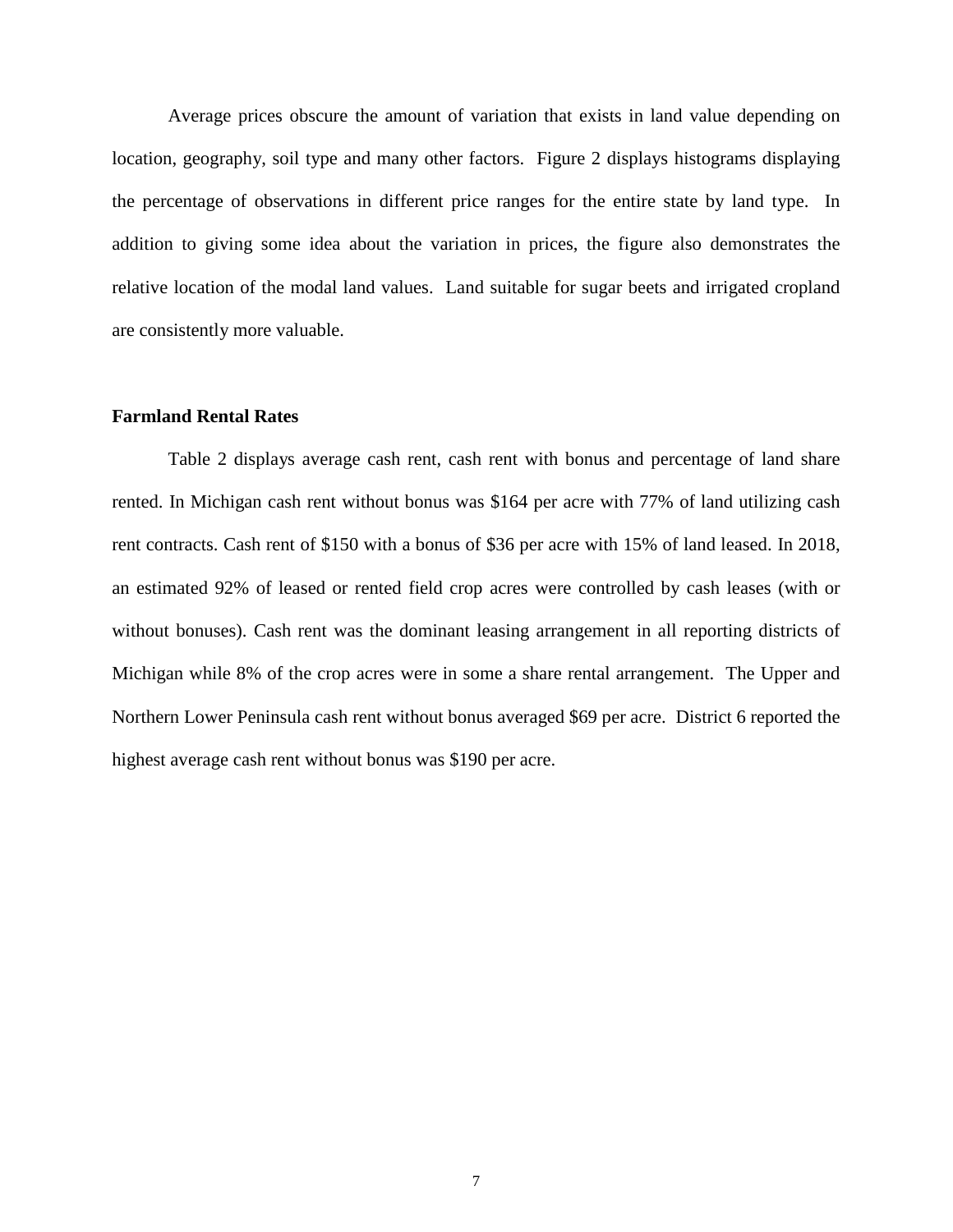| <b>Region</b>                       | Cash<br>Rent<br>without<br><b>Bonus</b> | $%$ Land<br>Cash<br>Rent | <b>Cash Rent</b><br>with Bonus | Cash<br><b>Bonus</b> | % Land<br><b>Cash Rent</b><br>with Bonus | <b>Share</b><br>Rent |
|-------------------------------------|-----------------------------------------|--------------------------|--------------------------------|----------------------|------------------------------------------|----------------------|
|                                     | $\frac{\text{a}}{\text{a}}$             | $\%$                     | $\frac{\sqrt{2}}{2}$           | $\frac{\sqrt{2}}{2}$ | $\%$                                     | $\%$                 |
| Michigan                            | 164                                     | 77                       | 150                            | 36                   | 15                                       | 8                    |
| Southern Lower<br>Peninsula         | 172                                     | 76                       | 150                            | 35                   | 16                                       | 8                    |
| Upper & Northern<br>Lower Peninsula | 69                                      | 100                      | <b>NA</b>                      | <b>NA</b>            | <b>NA</b>                                | <b>NA</b>            |
| Districts 1-4                       | 77                                      | 100                      | <b>NA</b>                      | <b>NA</b>            | <b>NA</b>                                | <b>NA</b>            |
| District 5                          | 147                                     | 82                       | 157                            | 10                   | 10                                       | 8                    |
| District 6                          | 190                                     | 70                       | 174                            | 24                   | 20                                       | 10                   |
| District 7                          | 162                                     | 93                       | <b>NA</b>                      | <b>NA</b>            | <b>NA</b>                                | $\overline{7}$       |
| District 8                          | 184                                     | 80                       | 132                            | 20                   | 14                                       | 6                    |
| District 9                          | 155                                     | 75                       | 144                            | 40                   | 16                                       | 9                    |

#### **Table 2. Cost of Leased Farmland by Arrangement Type, 2018**

\*Note: Results were only reported when a minimum of five responses were received.

## *Cash Rent Levels*

Cash rent amounts and their relationship to land price are summarized in Table 3. The highest cash rents per acre in Michigan tended are associated with higher projected per acre income. Cash rents in the Southern Lower Peninsula averaged \$170 per acre for tiled cropland and \$124 for non-tiled cropland. The highest rent levels for field cropland were found in District 6 where tiled land commanded an average cash rent of \$195 per acre. Sugar beet land in Michigan rented for an average of \$221 per acre, and irrigated cropland rented for \$215 per acre.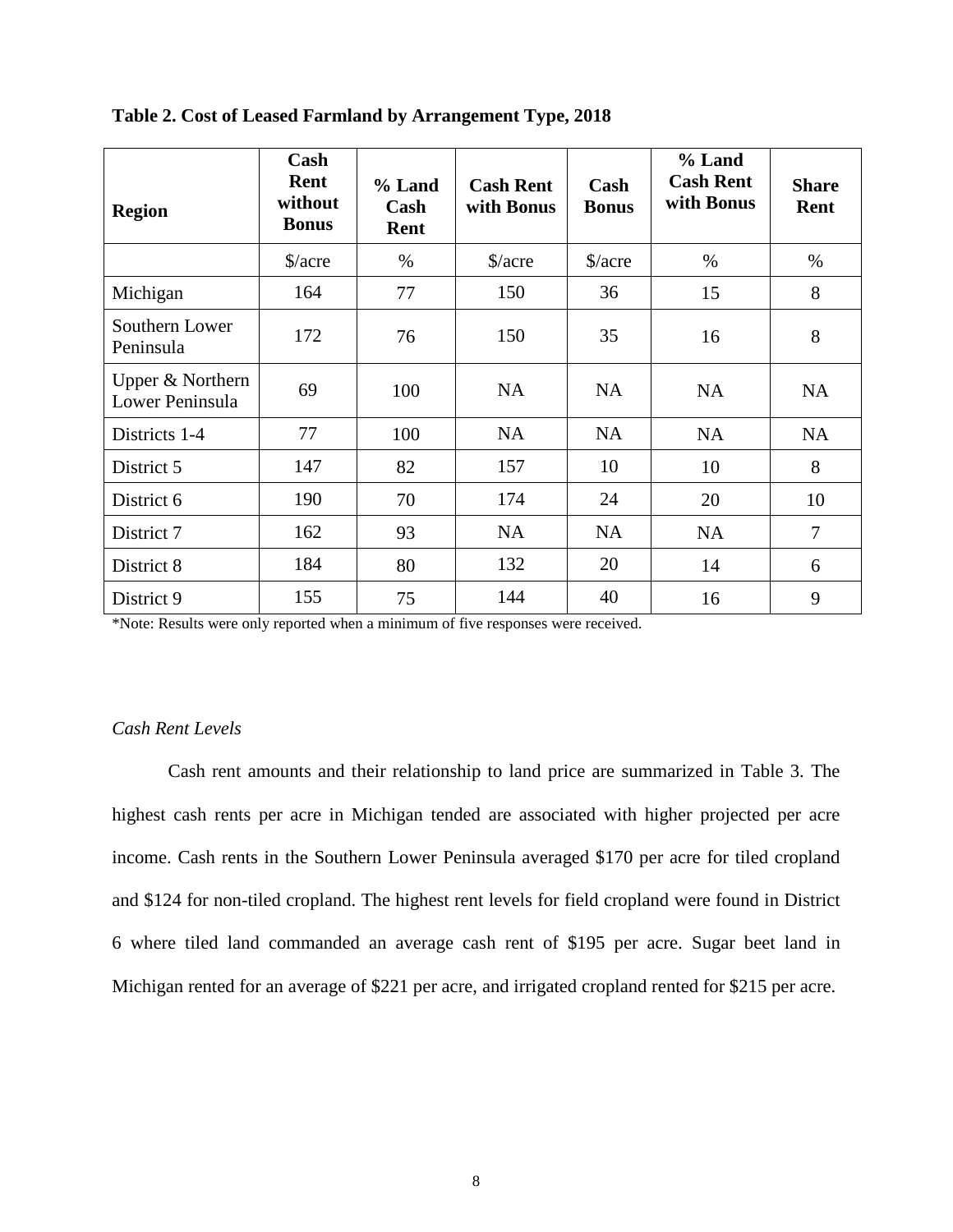|                                     | <b>Land Type</b>                  |                           |                                |                           |                     |                           |                     |                           |
|-------------------------------------|-----------------------------------|---------------------------|--------------------------------|---------------------------|---------------------|---------------------------|---------------------|---------------------------|
|                                     | <b>Field Crop</b><br><b>Tiled</b> |                           | <b>Field Crop</b><br>Non-tiled |                           | <b>Sugar Beet</b>   |                           | <b>Irrigated</b>    |                           |
| <b>Region</b>                       | Rent<br>\$/acre)                  | Value/<br>Rent<br>(ratio) | Rent<br>$(\$/acre)$            | Value/<br>Rent<br>(ratio) | Rent<br>$(\$/acre)$ | Value/<br>Rent<br>(ratio) | Rent<br>$(\$/acre)$ | Value/<br>Rent<br>(ratio) |
| Michigan                            | 165                               | 30                        | 118                            | 33                        | 221                 | 31                        | 215                 | 26                        |
| Southern Lower<br>Peninsula         | 170                               | 30                        | 124                            | 33                        | 221                 | 31                        | 221                 | 27                        |
| Upper & Northern<br>Lower Peninsula | 70                                | 35                        | 60                             | 37                        | <b>NA</b>           | <b>NA</b>                 | 72                  | 51                        |
| District 1-4                        | 86                                | 30                        | 65                             | 36                        | <b>NA</b>           | <b>NA</b>                 | 129                 | 30                        |
| District 5                          | 160                               | 33                        | 146                            | 32                        | 162                 | 39                        | 208                 | 25                        |
| District 6                          | 195                               | 31                        | 136                            | 30                        | 237                 | 29                        | 254                 | 27                        |
| District 7                          | 157                               | 38                        | 125                            | 43                        | <b>NA</b>           | <b>NA</b>                 | 245                 | 28                        |
| District 8                          | 155                               | 28                        | 113                            | 31                        | 205                 | <b>NA</b>                 | 210                 | 26                        |
| District 9                          | 160                               | 32                        | 112                            | 35                        | 176                 | <b>NA</b>                 | 218                 | 31                        |

**Table 3. Average Cash Rent and Multipliers for Michigan Agricultural Land Use, 2018**

\* Note: Results were only reported when a minimum of five responses were received.

## *Land Value-to-Rent Multiplier*

The value-to-rent ratios were calculated by dividing the land value reported by the corresponding cash rent value reported by each respondent (Table 3). The value-to-rent ratio for tiled field crops in was 30 (i.e., land price was 30 times the rental rate) in Michigan. Southern Lower Peninsula sugar beet land had a value-to-rent ratio of 31, while irrigated land value-torent ratio was 26. In the Upper and Northern Lower Peninsula the ratio for tiled field cropland was 35. The value-to-rent ratio calculation and movement is analogous to the price/earnings ratio in stocks and funds traded on national exchanges. Higher value-to-rent ratios indicate potential upward pressure on rents or downward pressure on land price. Lower values indicate the reverse.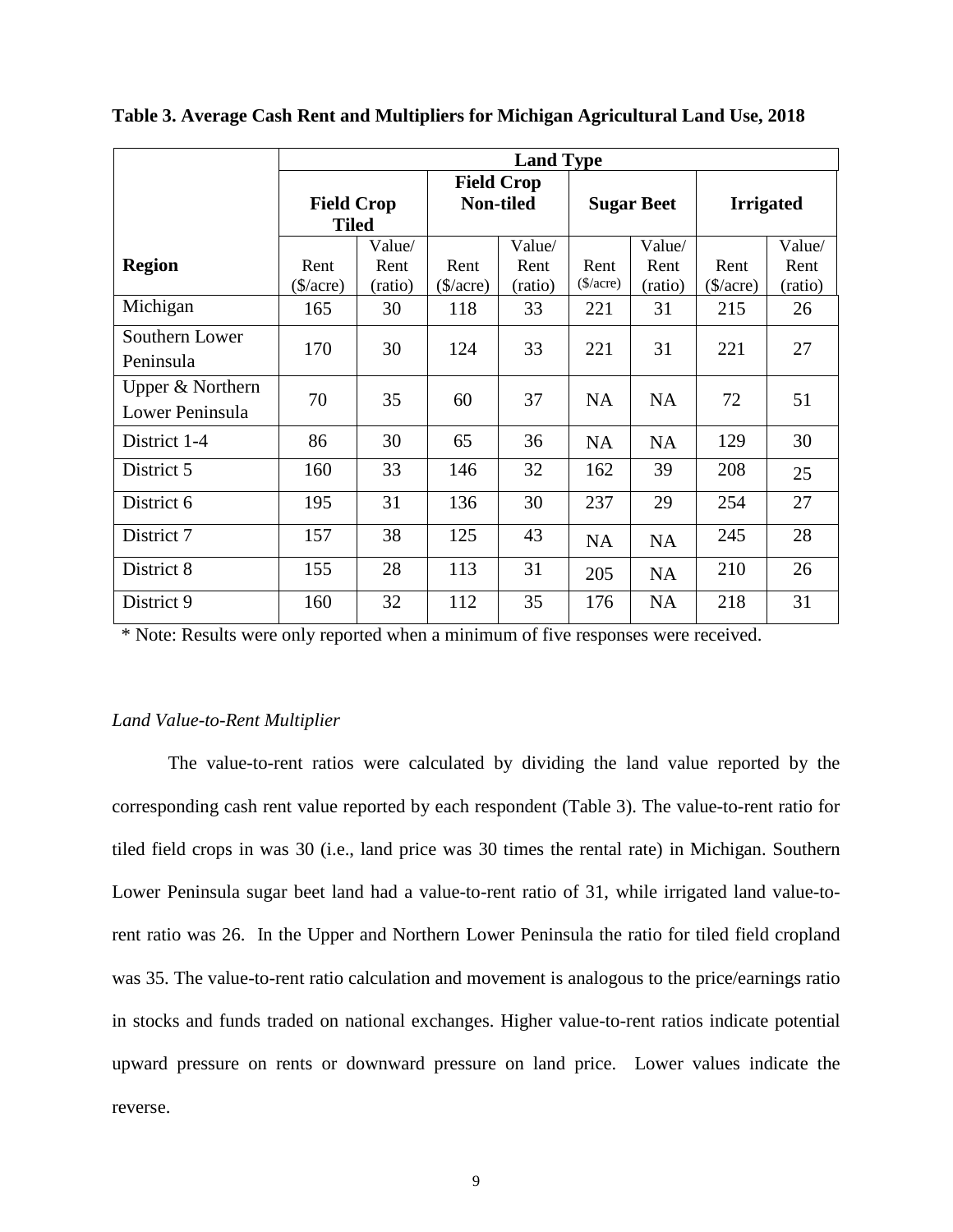#### **Non-Agricultural-Use Values of Farmland**

The value of farmland for non-agricultural by use are summarized in Table 4. The average value of farmland being converted to residential development was \$10,230 per acre in the Southern Lower Peninsula and \$2,200 per acre in the Upper and Northern Lower Peninsula. The highest residential development values were found in the Southwest (D7) where the average value was \$13,733 per acre.

The average value for farmland that was converted to commercial use was \$18,211 per acre for the state of Michigan. The value of farmland being converted to commercial use was \$20,683 per acre in the Southern Lower Peninsula and \$6,950 per acre in the Upper and Northern Lower Peninsula. Note, however, that the variance behind these estimated averages was quite high. The recreational development value of farmland averaged \$3,646 per acre in the Southern Lower Peninsula and \$1,737 per acre in the Upper and Northern Lower Peninsula.

|                                     | <b>Land Use</b>                                                           |                      |       |  |  |  |  |  |  |
|-------------------------------------|---------------------------------------------------------------------------|----------------------|-------|--|--|--|--|--|--|
| <b>Region</b>                       | <b>Residential</b><br><b>Commercial/Industrial</b><br><b>Recreational</b> |                      |       |  |  |  |  |  |  |
|                                     |                                                                           | $\frac{\sqrt{2}}{2}$ |       |  |  |  |  |  |  |
| Michigan                            | 7,190                                                                     | 12,590               | 3,191 |  |  |  |  |  |  |
| Southern Lower<br>Peninsula         | 7,000                                                                     | 13,295               | 3,288 |  |  |  |  |  |  |
| Upper & Northern<br>Lower Peninsula | 8,756                                                                     | 5,670                | 2,624 |  |  |  |  |  |  |
| Districts 1-4                       | 8,561                                                                     | 5,892                | 2,535 |  |  |  |  |  |  |
| District 5                          | 6,600                                                                     | 12,000               | 2,938 |  |  |  |  |  |  |
| District 6                          | 7,031                                                                     | 13,642               | 4,328 |  |  |  |  |  |  |
| District 7                          | 9,172                                                                     | 17,400               | 2,250 |  |  |  |  |  |  |
| District 8                          | 5,675                                                                     | 11,970               | 3,142 |  |  |  |  |  |  |
| District 9                          | 7,775                                                                     | 10,000               | 3,000 |  |  |  |  |  |  |

**Table 4. Non-Agricultural-Use Value of Undeveloped Land in Michigan, 2018**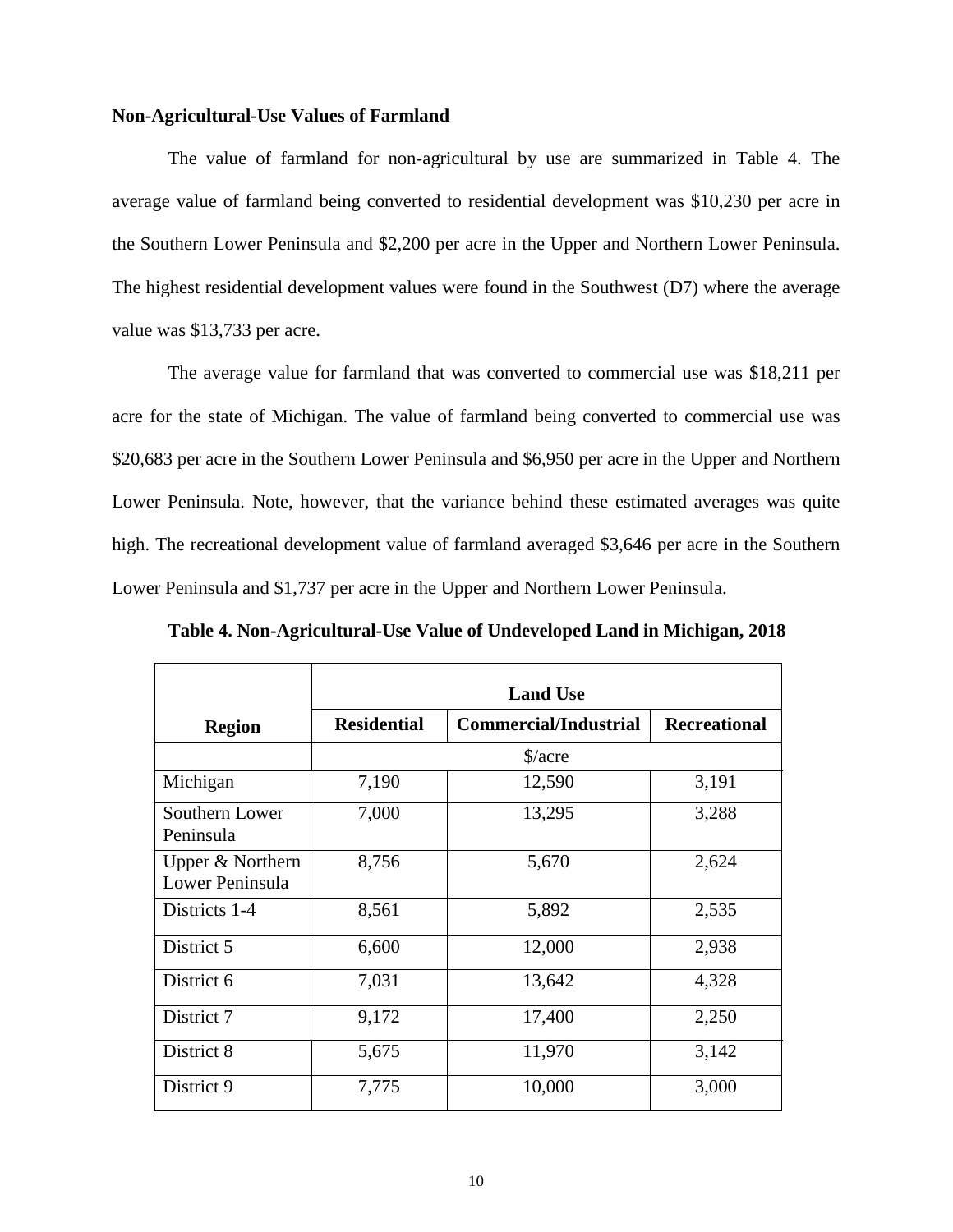#### **Factors Influencing Land Values and Rents in Michigan**

The survey solicited opinions about factors driving land values. Respondents were provided the opportunity to indicate their perception of the importance of agricultural-related factors that influenced farmland values and cash rents. Factors including farm expansion, government programs, interest rates, and prices of agricultural commodities were rated on a scale from one to five with one being "Not Important" and five being "Very Important." The average ratings are presented in Table 5. For the state and all districts in Michigan, expansion by farmers, grain prices and milk price were the highest-ranked agricultural factors influencing land prices. As commodity prices change, cash flow also changes affecting demand for agricultural land. Expansion by farmers suggests lowering costs of production by exploiting the concept of economies of size or the need for more land. Several respondents mentioned the demand for land to spread manure by large dairy farms.

| <b>Regions</b>        |                                |                         | <b>Government Programs</b> |                        | <b>Prices</b> |             |                  |       |  |  |  |
|-----------------------|--------------------------------|-------------------------|----------------------------|------------------------|---------------|-------------|------------------|-------|--|--|--|
|                       | <b>Expansion</b><br>by farmers | <b>Conser</b><br>vation | Ag<br>commodity            | Energy/<br><b>Fuel</b> | Grain         | <b>Milk</b> | <b>Livestock</b> | Fruit |  |  |  |
|                       |                                | <b>Average Score</b>    |                            |                        |               |             |                  |       |  |  |  |
| Michigan              | 3.98                           | 2.64                    | 2.82                       | 2.58                   | 4.18          | 4.01        | 3.59             | 2.54  |  |  |  |
| Southern<br>Lower     | 3.96                           | 2.57                    | 2.79                       | 2.54                   | 4.23          | 4.04        | 3.57             | 2.45  |  |  |  |
| Upper $&$<br>N. Lower | 4.14                           | 3.20                    | 3.00                       | 2.87                   | 3.73          | 3.79        | 3.08             | 3.50  |  |  |  |
| District 1-4          | 4.27                           | 2.88                    | 3.00                       | 2.88                   | 2.88          | 3.94        | 4.00             | 3.60  |  |  |  |
| District 5            | 4.64                           | 2.09                    | 2.09                       | 2.36                   | 4.09          | 4.09        | 3.75             | 2.43  |  |  |  |
| District 6            | 3.71                           | 2.68                    | 3.00                       | 2.73                   | 4.06          | 3.97        | 3.23             | 1.70  |  |  |  |
| District 7            | 3.74                           | 2.42                    | 2.68                       | 2.37                   | 3.74          | 3.32        | 3.42             | 3.71  |  |  |  |
| District 8            | 4.19                           | 2.90                    | 3.17                       | 2.79                   | 4.44          | 4.42        | 4.07             | 2.76  |  |  |  |
| District 9            | 3.75                           | 2.63                    | 2.47                       | 2.13                   | 4.60          | 4.05        | 3.15             | 1.59  |  |  |  |

**Table 5. Importance of Agricultural Factors Affecting Value of Michigan Farmland, 2018**

Note: Response scale was 1= not important, 2=somewhat unimportant, 3=neutral, 4=somewhat important, 5= very important.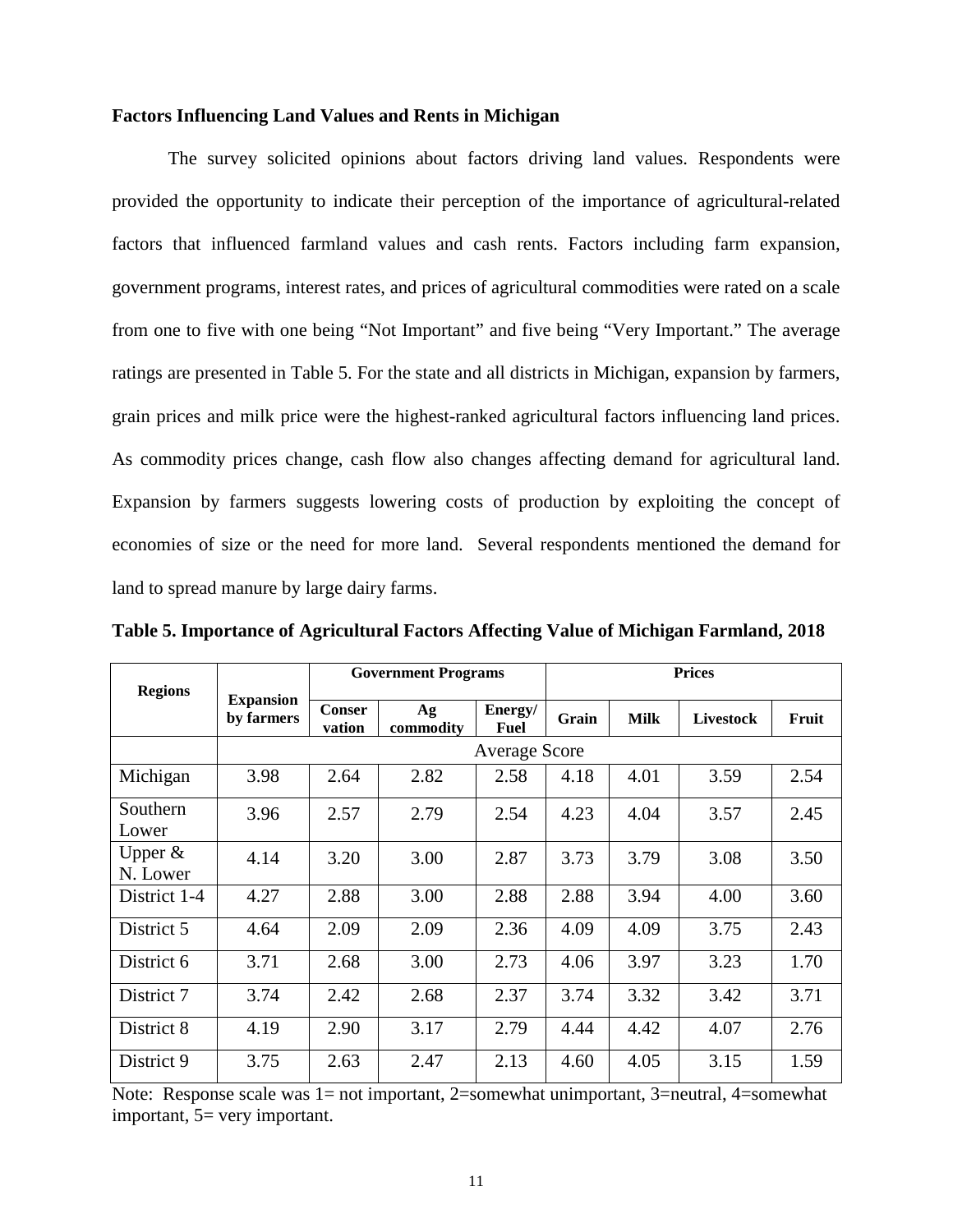Many factors not related to agriculture also influence the value of agricultural land. Table 6 summarizes the non-agricultural factors influencing land values for land. The most important non-agricultural factors influencing Michigan land values were generally interest rates, home sites, and small farms. This pattern was consistent across districts although hunting and water access were also important particularly in the Upper and Northern Lower Peninsula.

| <b>Regions</b>         | <b>Interest</b><br><b>Rates</b> | Home<br><b>Sites</b> | <b>Fishing</b><br><b>Access</b> | <b>Hunting</b><br><b>Access</b> | Develop-<br>ment | <b>Small</b><br><b>Farms</b> | <b>Wood</b><br>Lots | Water<br><b>Access</b> | <b>Energy</b><br><b>Prices</b> |  |  |
|------------------------|---------------------------------|----------------------|---------------------------------|---------------------------------|------------------|------------------------------|---------------------|------------------------|--------------------------------|--|--|
|                        |                                 | <b>Average Score</b> |                                 |                                 |                  |                              |                     |                        |                                |  |  |
|                        |                                 |                      |                                 |                                 |                  |                              |                     |                        |                                |  |  |
| Michigan               | 3.71                            | 3.54                 | 1.98                            | 2.98                            | 2.04             | 2.98                         | 2.63                | 2.69                   | 2.57                           |  |  |
| Southern<br>Lower      | 3.73                            | 3.48                 | 1.87                            | 2.94                            | 2.01             | 2.89                         | 2.52                | 2.57                   | 2.56                           |  |  |
| Upper $\&$<br>N. Lower | 3.57                            | 3.94                 | 2.73                            | 3.19                            | 2.27             | 3.64                         | 3.46                | 3.53                   | 2.67                           |  |  |
| District<br>$1-4$      | 3.60                            | 4.24                 | 2.69                            | 3.76                            | 2.19             | 3.63                         | 3.57                | 3.56                   | 2.54                           |  |  |
| District 5             | 3.29                            | 3.00                 | 2.09                            | 2.64                            | 1.70             | 2.60                         | 2.53                | 3.00                   | 2.73                           |  |  |
| District 6             | 3.87                            | 2.50                 | 1.57                            | 2.57                            | 1.52             | 2.23                         | 2.20                | 2.07                   | 2.83                           |  |  |
| District 7             | 3.42                            | 4.16                 | 2.16                            | 2.47                            | 1.94             | 3.00                         | 2.12                | 2.82                   | 1.94                           |  |  |
| District 8             | 3.86                            | 3.67                 | 2.18                            | 3.48                            | 2.38             | 3.45                         | 3.11                | 3.04                   | 2.86                           |  |  |
| District 9             | 3.79                            | 3.95                 | 1.44                            | 2.78                            | 2.53             | 3.16                         | 2.50                | 2.86                   | 2.20                           |  |  |

**Table 6. Non-Agricultural Factors Affecting Value of Michigan Farmland, 2018**

Note: Response scale was 1= not important, 2=somewhat unimportant, 3=neutral, 4=somewhat important, 5= very important.

### **Long-Term Trends in Michigan Land Prices**

Percentage change in land value from 1992-2018 are displayed in Table 7 for Field Crop Tiled, Field Crop Non-tiled, Sugar Beet and Irrigated cropland. These values are not adjusted for inflation. The long-term trend has been growth in prices but with periodic downturns reflecting the influence of commodity prices, interest rates and the general economy. The average price increase over this period was 6.5 percent for all agricultural use land. At that rate, land prices will double about every 11 years.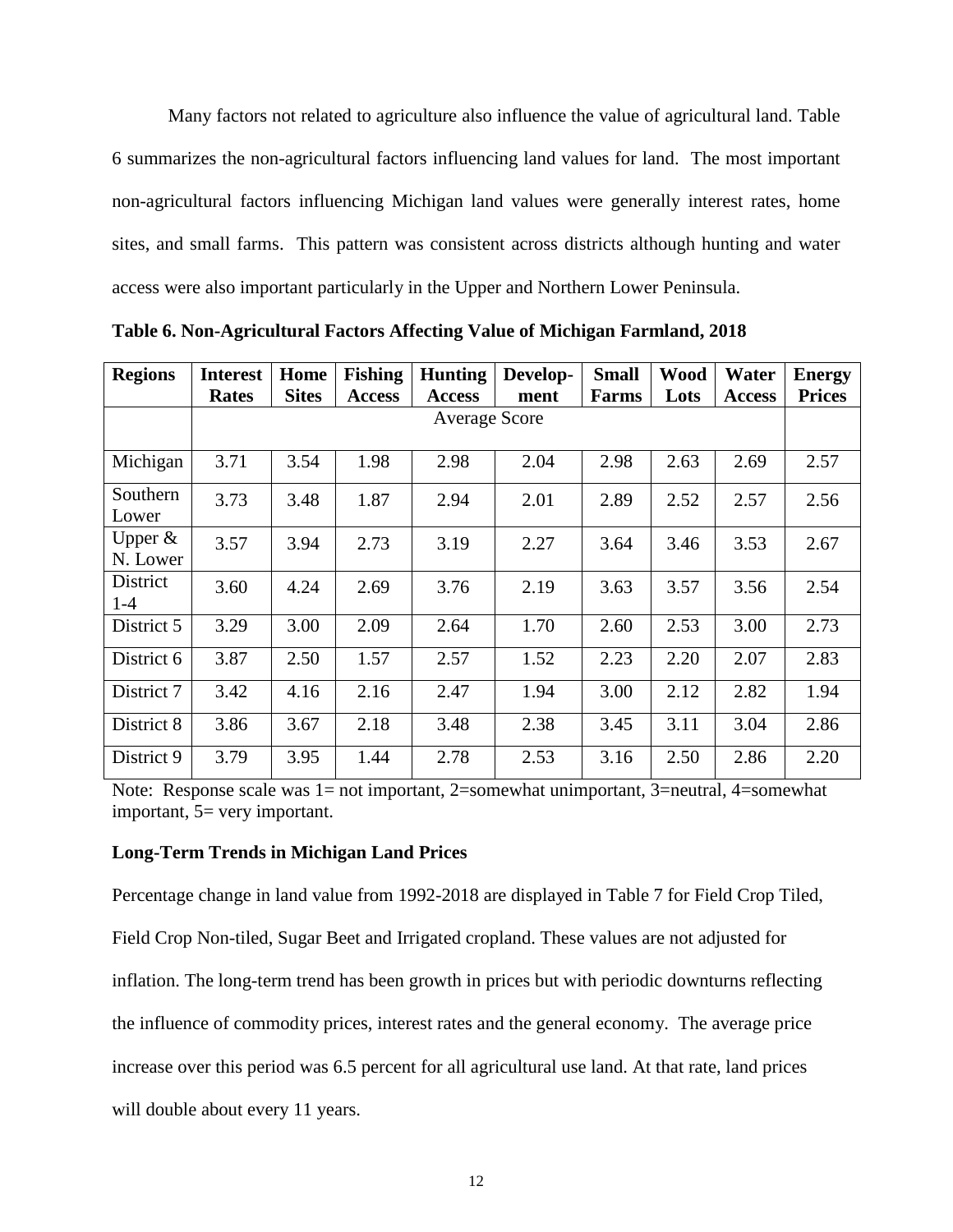|         | <b>Land Type</b>                        |                                |                   |                  |  |  |  |  |  |
|---------|-----------------------------------------|--------------------------------|-------------------|------------------|--|--|--|--|--|
| Year    | <b>Field Crop</b><br>Tiled <sup>1</sup> | <b>Field Crop</b><br>Non tiled | <b>Sugar Beet</b> | <b>Irrigated</b> |  |  |  |  |  |
|         | % Change                                |                                |                   |                  |  |  |  |  |  |
| 1992    | 0.9                                     | 7.1                            | 5.8               | 0.0              |  |  |  |  |  |
| 1993    | $-3.6$                                  | 1.4                            | $-12.1$           | $-3.4$           |  |  |  |  |  |
| 1994    | 15.0                                    | 8.2                            | 13.5              | 21.8             |  |  |  |  |  |
| 1995    | $-2.5$                                  | 0.8                            | 6.1               | 7.1              |  |  |  |  |  |
| 1996    | 13.3                                    | 11.7                           | 8.7               | 5.5              |  |  |  |  |  |
| 1997    | 7.8                                     | 12.1                           | 6.0               | $-0.6$           |  |  |  |  |  |
| 1998    | 16.9                                    | 18.1                           | 15.5              | 21.1             |  |  |  |  |  |
| 1999    | 12.0                                    | 6.7                            | $-3.0$            | 11.4             |  |  |  |  |  |
| 2000    | 8.0                                     | 12.9                           | $-1.9$            | 19.1             |  |  |  |  |  |
| 2001    | 7.8                                     | 9.7                            | $-1.5$            | $-0.9$           |  |  |  |  |  |
| 2002    | 8.2                                     | 14.7                           | 13.5              | 3.9              |  |  |  |  |  |
| 2003    | 12.4                                    | 3.8                            | 2.5               | 9.7              |  |  |  |  |  |
| 2004    | 7.5                                     | 14.1                           | 9.2               | 5.9              |  |  |  |  |  |
| 2005    | 10.1                                    | 9.6                            | 5.6               | 24.5             |  |  |  |  |  |
| 2006    | $-0.4$                                  | $-1.4$                         | 6.2               | $-5.9$           |  |  |  |  |  |
| 2007    | 9.8                                     | 12.4                           | 12.7              | 4.6              |  |  |  |  |  |
| 2008    | 16.3                                    | 13.0                           | 17.9              | 23.3             |  |  |  |  |  |
| 2009    | 0.4                                     | $-7.4$                         | $-5.6$            | $-7.6$           |  |  |  |  |  |
| 2010    | $-8.2$                                  | $-4.4$                         | 10.5              | 4.1              |  |  |  |  |  |
| 2011    | 12.4                                    | 12.9                           | 15.4              | 17.3             |  |  |  |  |  |
| 2012    | 9.3                                     | 7.4                            | 10.6              | 11.2             |  |  |  |  |  |
| 2013    | 17.7                                    | 21.3                           | 36.8              | 9.1              |  |  |  |  |  |
| 2014    | 5.1                                     | 3.9                            | 0.0               | 0.9              |  |  |  |  |  |
| 2015    | $-2.2$                                  | $-6.5$                         | 21.6              | 9.6              |  |  |  |  |  |
| 2016    | 0.6                                     | $-5.9$                         | $-14.0$           | $-8.1$           |  |  |  |  |  |
| 2017    | $-6.1$                                  | 11.4                           | $-9.6$            | 1.8              |  |  |  |  |  |
| 2018    | $\!\!\!\!\!8.8$                         | $-1.8$                         | 10.5              | 1.3              |  |  |  |  |  |
| Average | 6.5                                     | 7.2                            | 6.6               | $7.1\,$          |  |  |  |  |  |

**Table 7. Southern Lower Peninsula Change in Average Land Value, 1992-2018**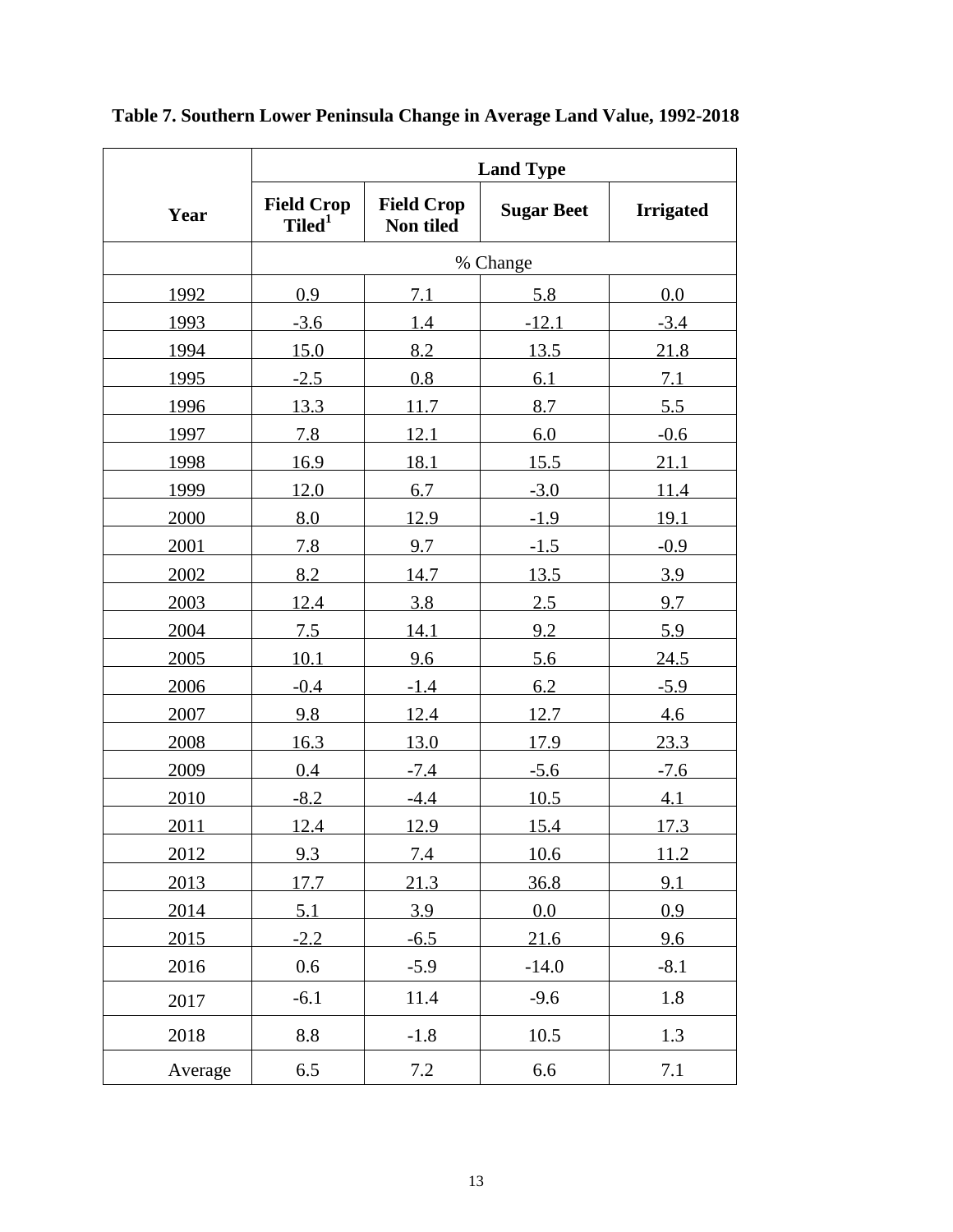Figure 3 displays the trend in average per acre price of land for Southern Michigan. In general, the land prices have increased in price when inflation is not considered. Average price for sugar beet land had increased at a high rate from 2012 to 2015 but has adjusted downward in the past couple of years.



**Figure 3. Average Price of Southern Lower Michigan Land by Type, 1998-2018**

Figure 4 displays the average land price and rental rate for tiled field cropland in the southern lower peninsula of Michigan from 1991 through 2014. The series move together over that time period with a correlation between the two series is 97 percent.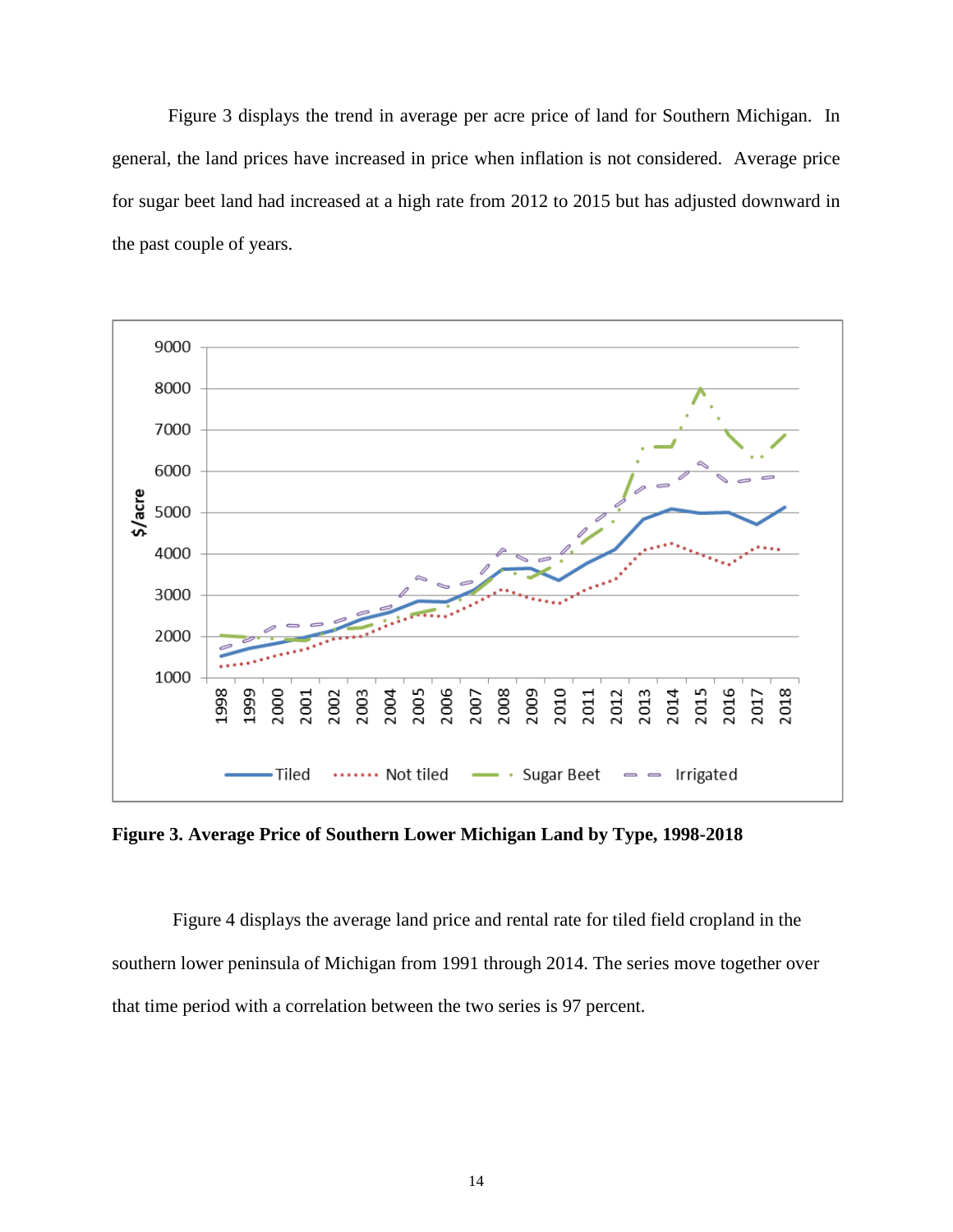



To further examine Michigan land prices, consider a simple model of capitalized farmland values where farmland value is expressed as a function of returns in perpetuity. In this case

*Value of farmland (V) (\$/acre) = (return per acre)/(discount rate)*,

where return per acre is equal to cash rent and the discount rate is set equal to the 10 year constant maturity treasury (CMT) rate. For example, in 2018  $V = (\$165/acre)/(2.8\%) =$ \$5,893/acre. If price is greater than capitalized value (V), then land price is too high or there is an expectation of either increased returns (land rents) or lower interest rates. If price is less than capitalized value, then price is too low or there is an expectation of either decreased returns (rent) or higher rates.